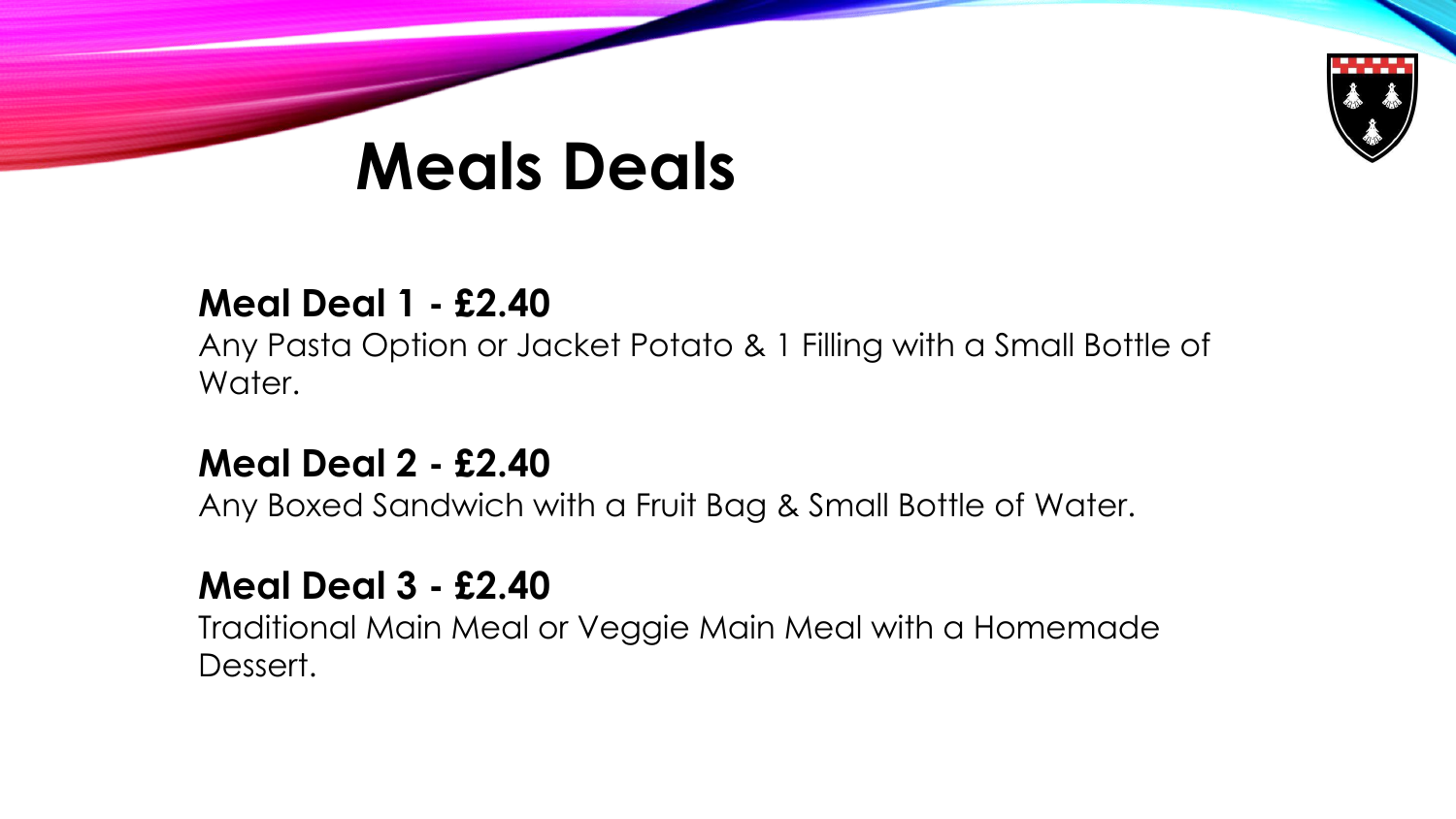

# **Grab & Go Options**

### **All Sandwiches are made using Bread from Davidsons of Darras Hall**

### **Boxed Sandwiches - £1.85 Filled Subs - £2.00**

### Cheese & Tomato **Ham & Cheese Salad** Tuna Mayonnaise & Cucumber Tuna Crunch Salad Egg & Cress Chicken Tikka Salad Ham Cheese Salad Chicken Mayonnaise

### **Filled Flour Tortillas - £1.85 Salads - £2.00**

Tuna Crunch & Lettuce Chicken Caesar Salad Cheese Salad

Chinese Chicken Tuna & Sweetcorn Pasta Salad Ham & Cheese Salad Tomato & Cheddar Pasta Salad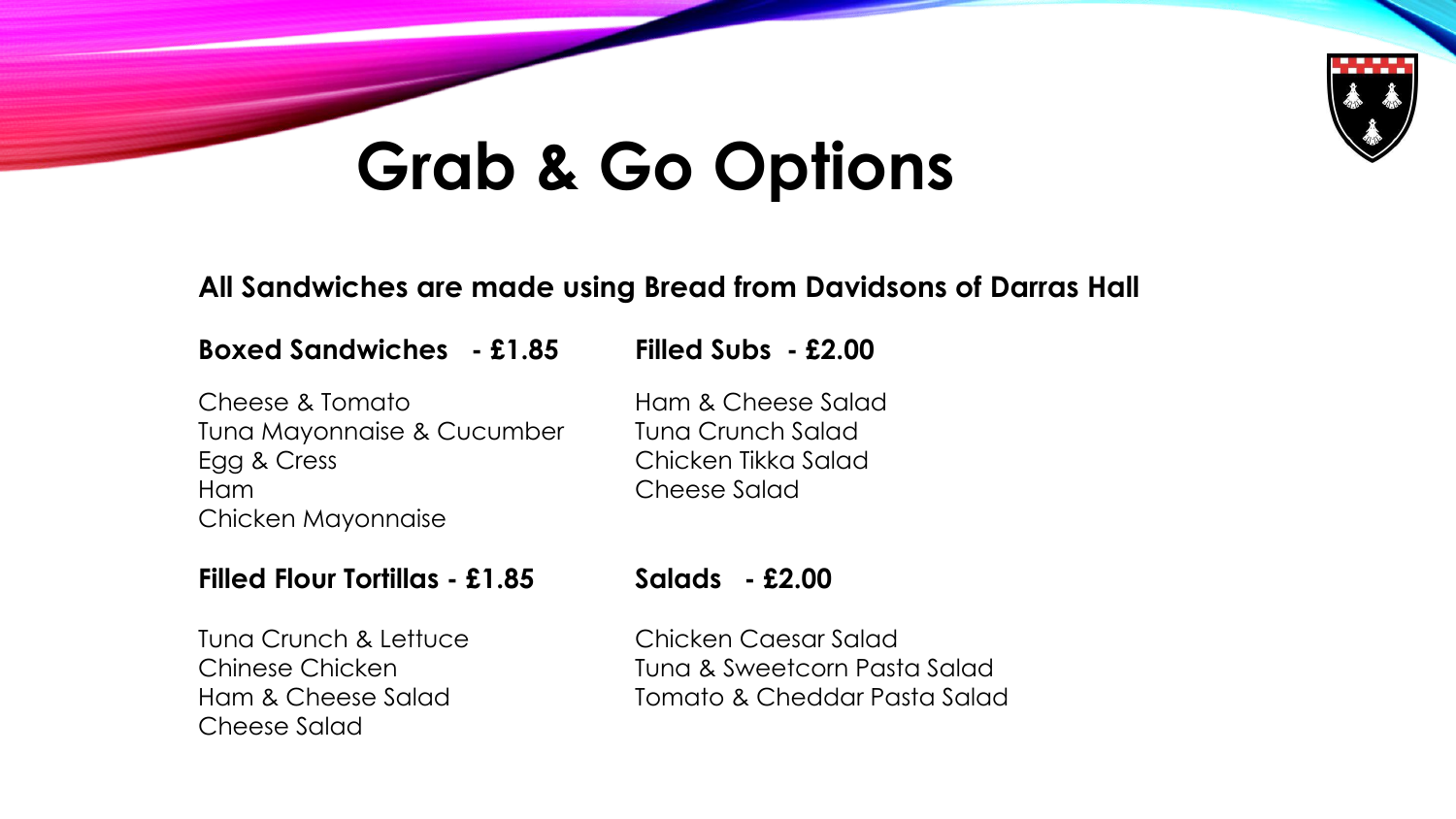

# **Lunch Price List**

**Traditional Main Meal - £2.40 Vegetarian Option - £2.40 Street Eat - £2.00 Pasta Option - £2.00 Panini's - £2.00 Jacket Potatoes - £2.00 Pizza - £1.50 Sandwiches & Salads - From £1.85 Sweet Treats - From £0.75 Fruit Pots & Yoghurt & Granola Pots - £1.20 Fresh Fruit, Melon & Fruit Bags - From £0.40 Selection of Drinks - From £0.60**

- 
- 
- 
- 
- 
- 
- 
- 
- 
- 
- 
-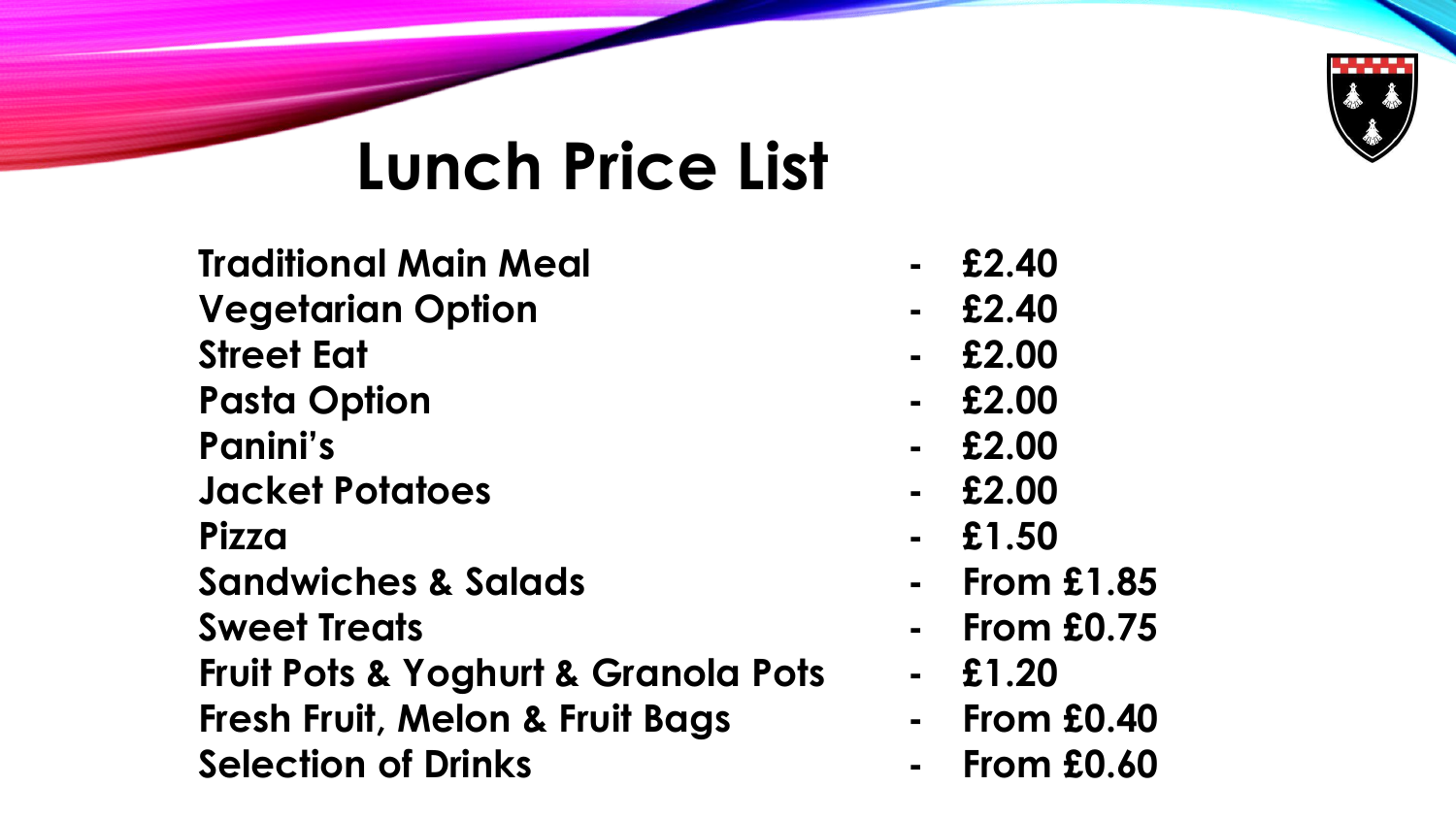

# **Mid-Morning Price List**

**Sausage Rolls - £1.00 Bacon or Sausage Sandwich - £1.20 Veggie Sausage Sandwich - £1.20 Focaccia Pizza Slice - £0.85 Belgian Waffles - £1.20 Danish Pastries - £0.85 Sandwiches & Salads - From £1.85 Fruit Pots,Yoghurt & Granola Pots - £1.20 Fresh Fruit, Melon & Fruit Bags - From £0.40 Selection of Drinks - From £0.60**

- 
- 
- 
- 
- 
- 
- 
- 
- 
-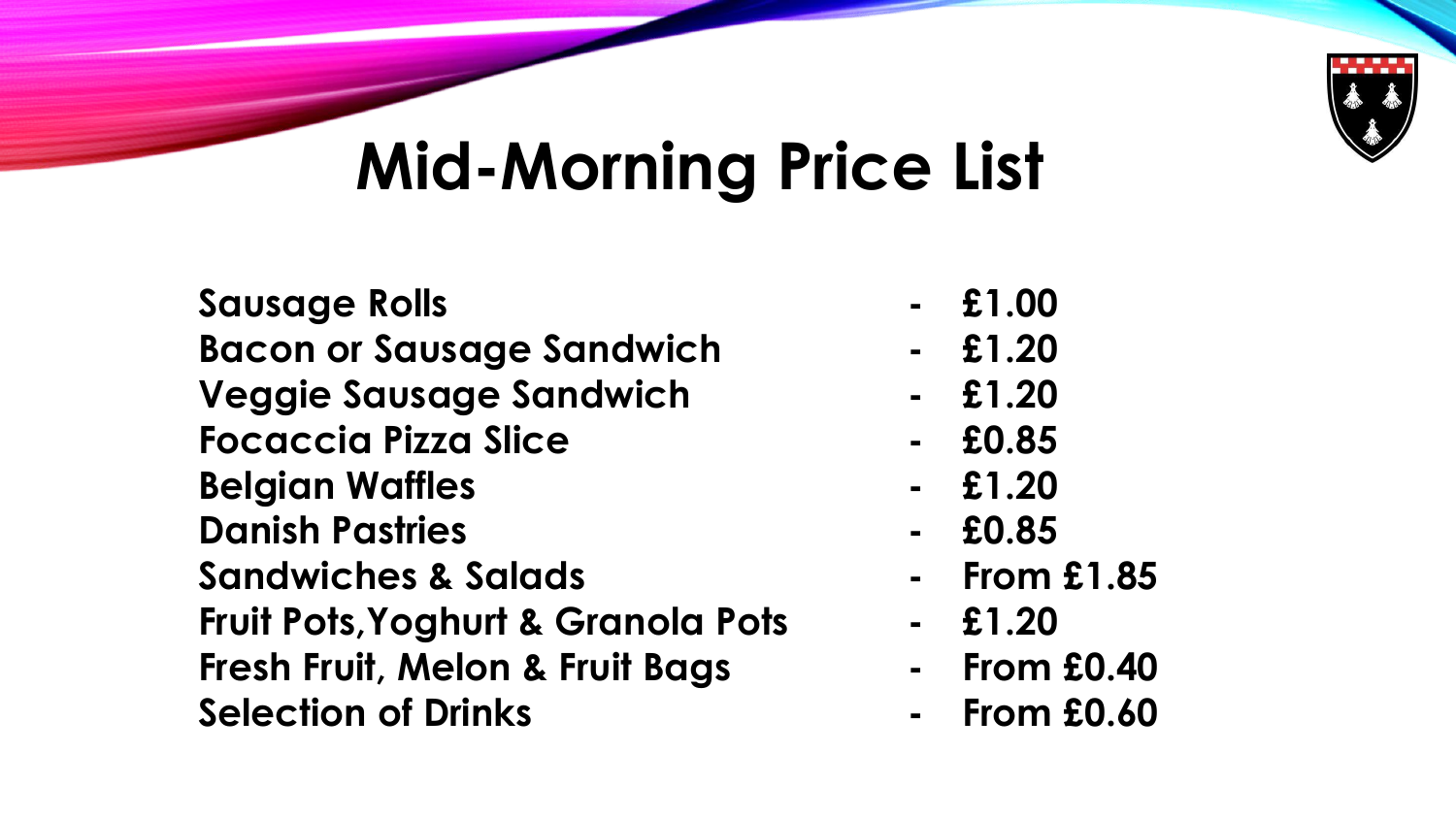## **Week Beginning 21st March, 25th April, 16th May, 13th June, 4th July.**



|                                                               | <b>Meat-Free Monday</b>                                              | <b>SFC - Tuesday</b>                                                                      | Wednesday                                                                                | <b>Thursday Curry Day</b>                                                          | <b>Fishy Friday</b>                                                                |
|---------------------------------------------------------------|----------------------------------------------------------------------|-------------------------------------------------------------------------------------------|------------------------------------------------------------------------------------------|------------------------------------------------------------------------------------|------------------------------------------------------------------------------------|
| <b>Traditional</b><br><b>Main</b>                             | <b>Cheese &amp; Potato Pie with</b><br><b>Baked Beans</b>            | <b>Homemade Cottage Pie</b><br><b>With Cauliflower &amp;</b><br>Carrots.                  | <b>Bangers &amp; Mash with</b><br><b>Yorkshire Pudding &amp;</b><br><b>Mixed Greens.</b> | <b>Chinese Style Chicken</b><br><b>Curry with Steamed</b><br>Rice.                 | <b>Oven Roasted Fish Fingers with</b><br><b>Potato Wedges and Garden</b><br>Peas.  |
| <b>Veggie</b><br><b>Option</b>                                | <b>Vegetable Chow Mein with</b><br><b>Mini Spring Rolls.</b>         | <b>Vegan Shepherd's Pie</b><br>with Cauliflower &<br>Carrots.                             | <b>Vegan Bangers &amp; Mash</b><br>with Yorkshire Pudding<br>& Mixed Greens.             | <b>Chinese Style Quorn</b><br><b>Curry with Steamed</b><br>Rice.                   | <b>Cheese &amp; Potato Pasty with</b><br><b>Wedges and Beans.</b>                  |
| <b>Street Eat</b>                                             | <b>Fish Finger Sandwich with</b><br>Lettuce & Mayo                   | <b>Spicy PHS SF Chicken</b><br>Sandwich.                                                  | <b>Cheese Burger in</b><br><b>Brioche Roll with Salad</b><br>& Toppings                  | <b>German Style</b><br><b>Frankfurters in a Roll</b><br>with Toppings              | <b>Southern Fried Chilli Chicken</b><br><b>Wraps with Salad &amp; Toppings</b>     |
| Go Go<br><b>Italiano</b>                                      | Pizza Slice.<br>or.<br><b>Tomato &amp; Mascarpone Pasta</b><br>Bake. | <b>Basilico Pasta Bake.</b><br>or<br><b>Meatball Pasta Bake.</b>                          | <b>Macaroni &amp; Cheese with</b><br><b>Garlic Bread &amp;</b><br>Toppings.              | Pomodoro Pasta Bake.<br><b>or</b><br><b>Spicy Sausage Pasta</b><br>Bake.           | Pizza Slice.<br>or<br>Pasta Bake of the Day.                                       |
| <b>Jacket</b><br><b>Potatoes</b><br>with Side<br><b>Salad</b> | Cheese, Cheese & Beans,<br><b>Beans or Tuna Mayo.</b>                | <b>Cheese, Cheese &amp;</b><br><b>Beans, Beans, Tuna</b><br><b>Mayo or Chicken Tikka.</b> | <b>Cheese, Cheese &amp;</b><br><b>Beans, Beans, Tuna</b><br>Mayo or Chicken Tikka.       | <b>Cheese, Cheese &amp;</b><br><b>Beans, Beans, Tuna</b><br>Mayo or Chicken Tikka. | <b>Cheese, Cheese &amp; Beans,</b><br><b>Beans, Tuna Mayo or Chicken</b><br>Tikka. |
| Panini                                                        | Pizza Panini.<br>Tuna Melt Panini.                                   | Pizza Panini.<br>Ham & Cheese.<br><b>BBQ Chicken.</b>                                     | Pizza Panini.<br>Ham & Cheese.<br>Chicken Tikka.                                         | Pizza Panini.<br>Ham & Cheese.<br><b>BBQ Chicken.</b>                              | Pizza Panini.<br>Ham & Cheese.<br><b>Tuna Melt.</b>                                |
| Dessert of<br>the Day                                         | <b>Homemade Flapjack.</b>                                            | <b>Tracey's Famous</b><br><b>Sticky Toffee Pudding.</b>                                   | <b>Chocolate Brownie.</b>                                                                | Shortbread.                                                                        | <b>Chocolate Chip Cookies.</b>                                                     |

**Week One Menu**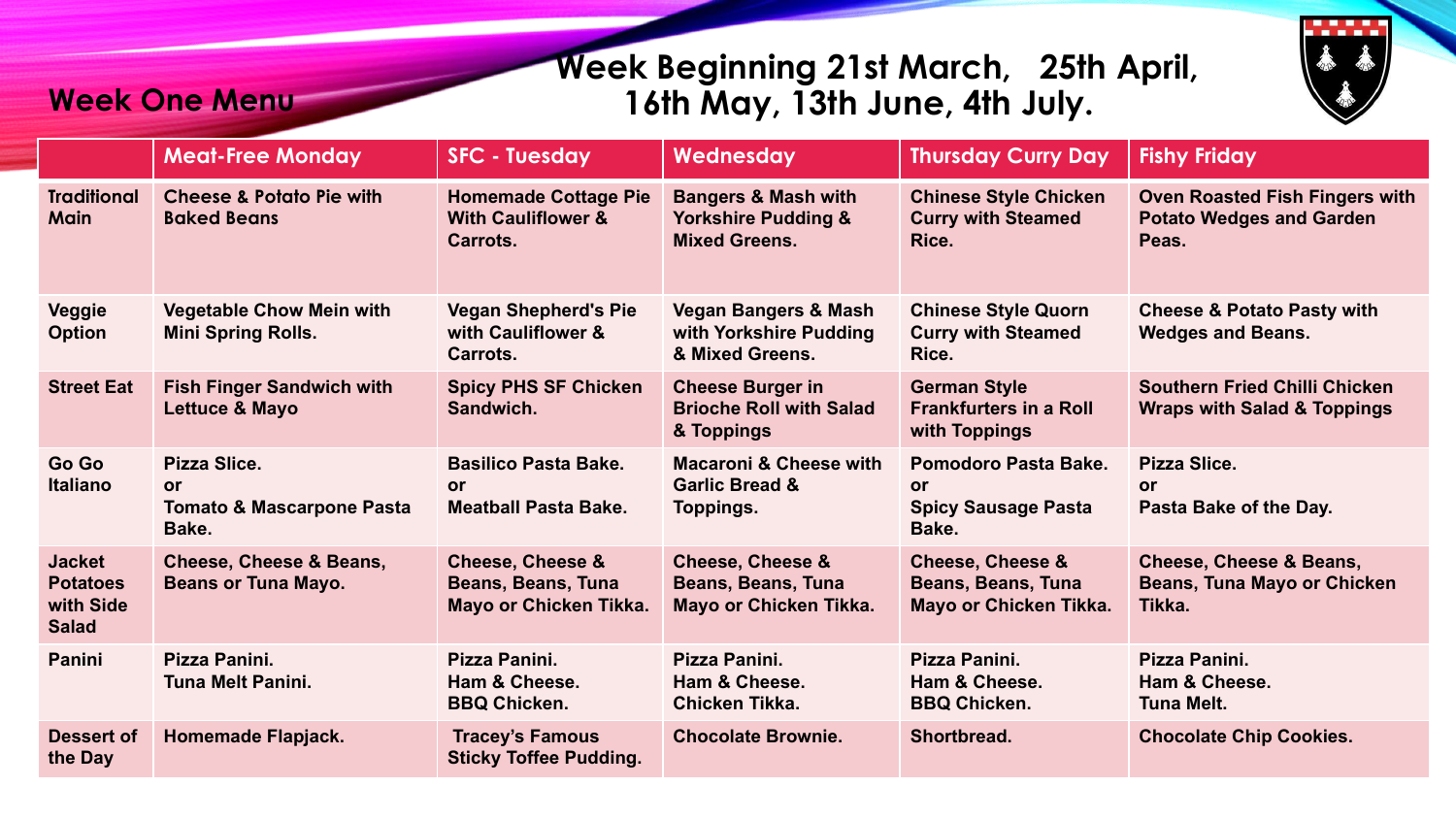## **Week Beginning 28th March, 2nd May, 23rd May, 20th June, 11th July.**



|                                                            | <b>Meat-Free Monday</b>                                             | <b>SFC - Tuesday</b>                                                               | Wednesday                                                                                                                           | <b>Thursday Curry Day</b>                                                          | <b>Fishy Friday</b>                                                                      |
|------------------------------------------------------------|---------------------------------------------------------------------|------------------------------------------------------------------------------------|-------------------------------------------------------------------------------------------------------------------------------------|------------------------------------------------------------------------------------|------------------------------------------------------------------------------------------|
| <b>Traditional</b><br><b>Main</b>                          | <b>Vegetarian Lasagne with</b><br><b>Salad &amp; Garlic Bread.</b>  | <b>Sticky Pork Stir Fry</b><br>with Noodles and<br><b>Green Beans.</b>             | <b>Roast Chicken Breast &amp;</b><br><b>Yorkshire Pudding, served</b><br>with Roast Potatoes & a<br><b>Selection of Vegetables.</b> | Chicken Tikka Masala<br>with Rice & Naan Bread.                                    | <b>Fish Goujons</b><br><b>With Wedges &amp; Peas</b>                                     |
| <b>Veggie Option</b>                                       | <b>Potato &amp; Pea Madras</b><br>With Rice & Naan Bread.           | <b>Sticky Quorn Stir Fry</b><br>with Noodles and<br><b>Green Beans.</b>            | <b>Mini Quorn Fillet &amp;</b><br><b>Yorkshire Pudding, served</b><br>with Roast Potatoes & a<br><b>Selection of Vegetables.</b>    | Quorn Tikka Masala<br>with Rice & Naan Bread.                                      | <b>Halloumi Fries</b><br><b>With Toppings</b>                                            |
| <b>Street Eat</b>                                          | <b>Tuna Melt Baguettes.</b>                                         | <b>Spicy PHS SF Chicken</b><br>Sandwich.                                           | <b>Cheese Burger in Brioche</b><br><b>Roll with Salad &amp;</b><br><b>Toppings</b>                                                  | <b>German Style</b><br><b>Frankfurters in a Roll</b><br>with Toppings              | <b>Southern Fried Chilli</b><br><b>Chicken Wraps with Salad &amp;</b><br><b>Toppings</b> |
| Go Go Italiano                                             | Pizza Slice.<br>0r<br><b>Tomato &amp; Mascarpone</b><br>Pasta Bake. | <b>Basilico Pasta Bake.</b><br>or<br><b>Meatball Pasta Bake.</b>                   | <b>Macaroni &amp; Cheese with</b><br><b>Garlic Bread &amp; Toppings.</b>                                                            | Pomodoro Pasta Bake.<br><b>or</b><br><b>Spicy Sausage Pasta</b><br>Bake.           | Pizza Slice.<br><b>or</b><br>Pasta Bake of the Day.                                      |
| <b>Jacket</b><br><b>Potatoes with</b><br><b>Side Salad</b> | Cheese, Cheese & Beans,<br><b>Beans or Tuna Mayo.</b>               | <b>Cheese, Cheese &amp;</b><br><b>Beans, Beans, Tuna</b><br>Mayo or Chicken Tikka. | Cheese, Cheese & Beans,<br><b>Beans, Tuna Mayo or</b><br>Chicken Tikka.                                                             | <b>Cheese, Cheese &amp;</b><br><b>Beans, Beans, Tuna</b><br>Mayo or Chicken Tikka. | Cheese, Cheese & Beans,<br><b>Beans, Tuna Mayo or</b><br>Chicken Tikka.                  |
| Panini                                                     | Pizza Panini.<br><b>Tuna Melt Panini.</b>                           | Pizza Panini.<br>Ham & Cheese.<br><b>BBQ Chicken.</b>                              | Pizza Panini.<br>Ham & Cheese.<br>Chicken Tikka.                                                                                    | Pizza Panini.<br>Ham & Cheese.<br><b>BBQ Chicken.</b>                              | Pizza Panini.<br>Ham & Cheese.<br><b>Tuna Melt.</b>                                      |
| <b>Dessert of the</b><br><b>Day</b>                        | <b>Millionaire Shortbread</b>                                       | <b>Decorated Cup Cakes.</b>                                                        | <b>White Choc Marshmallow</b><br><b>Crispy Cakes.</b>                                                                               | <b>Coconut &amp; Jam</b><br>Sponge.                                                | <b>Homemade Biscuits.</b>                                                                |

**Week Two Menu**